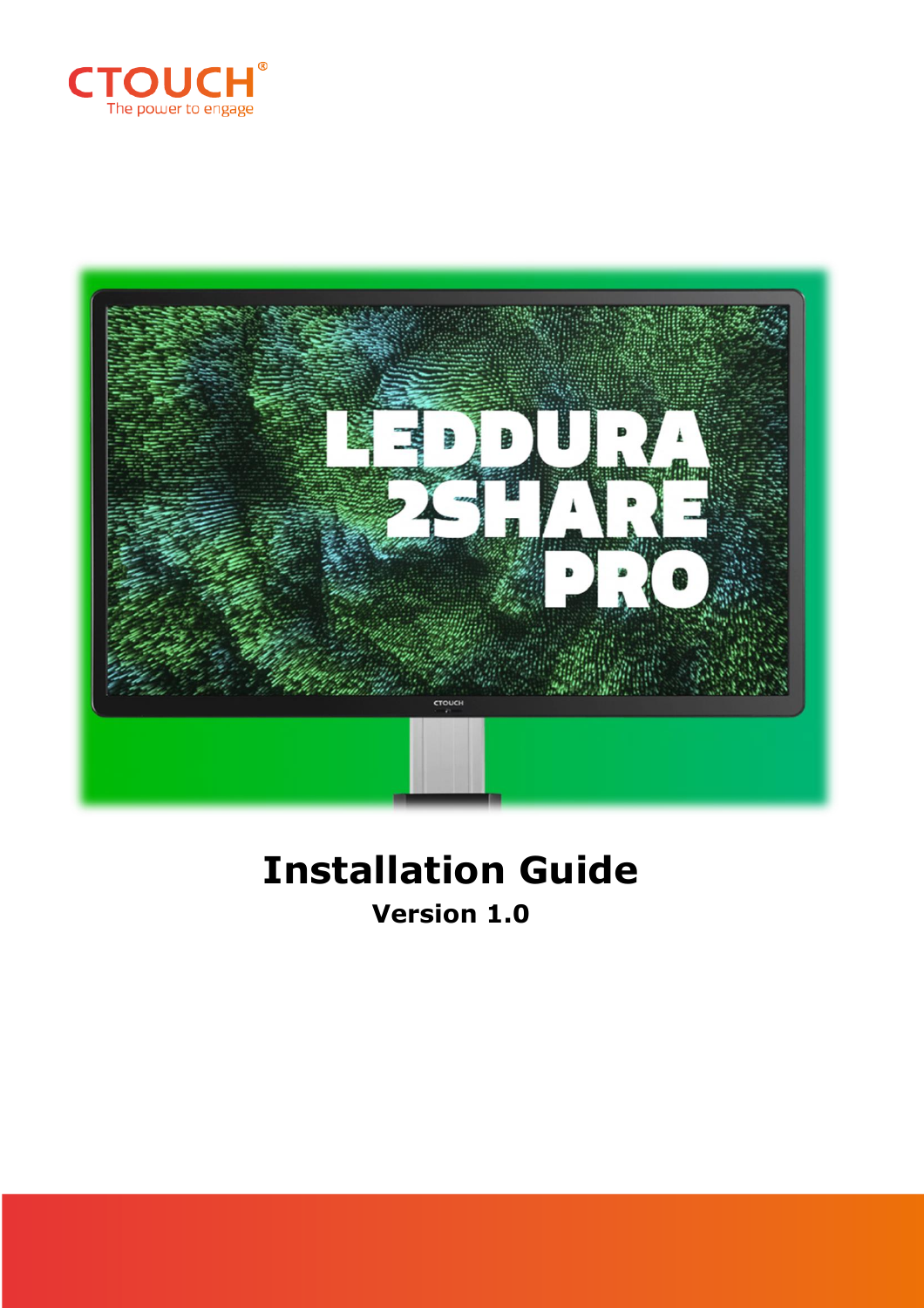

This guide is to explain and help during the installation process of the CTOUCH 2Share Pro.

The 2Share Pro is part of the BRIX modular platform. Part of the 2Share Pro and as such delivered in different packages:

- Leddura Touch screen (65, 75 or 86")
- OPS PC module based on Windows 10 Enterprise
- CTOUCH Screen Cast Module
- CTOUCH 2Share Pro License Key Card

There are a few steps to take before you can start the software installation/configuration:

- 1. Unpack the screen and mount it
- 2. Unpack the OPS and insert it into the screen (remove the metal cover covering the OPS slide in area first)
- 3. Unpack the Screen Cast Module and insert into the screen (remove the metal cover covering the slide in area first)



**Note:** the Screen Cast Module is only used in combination with Barco ClickShare CSE-200 as alternative for wireless screen sharing via Voila. If Barco ClickShare is not part of the installation, you are free to leave this module out.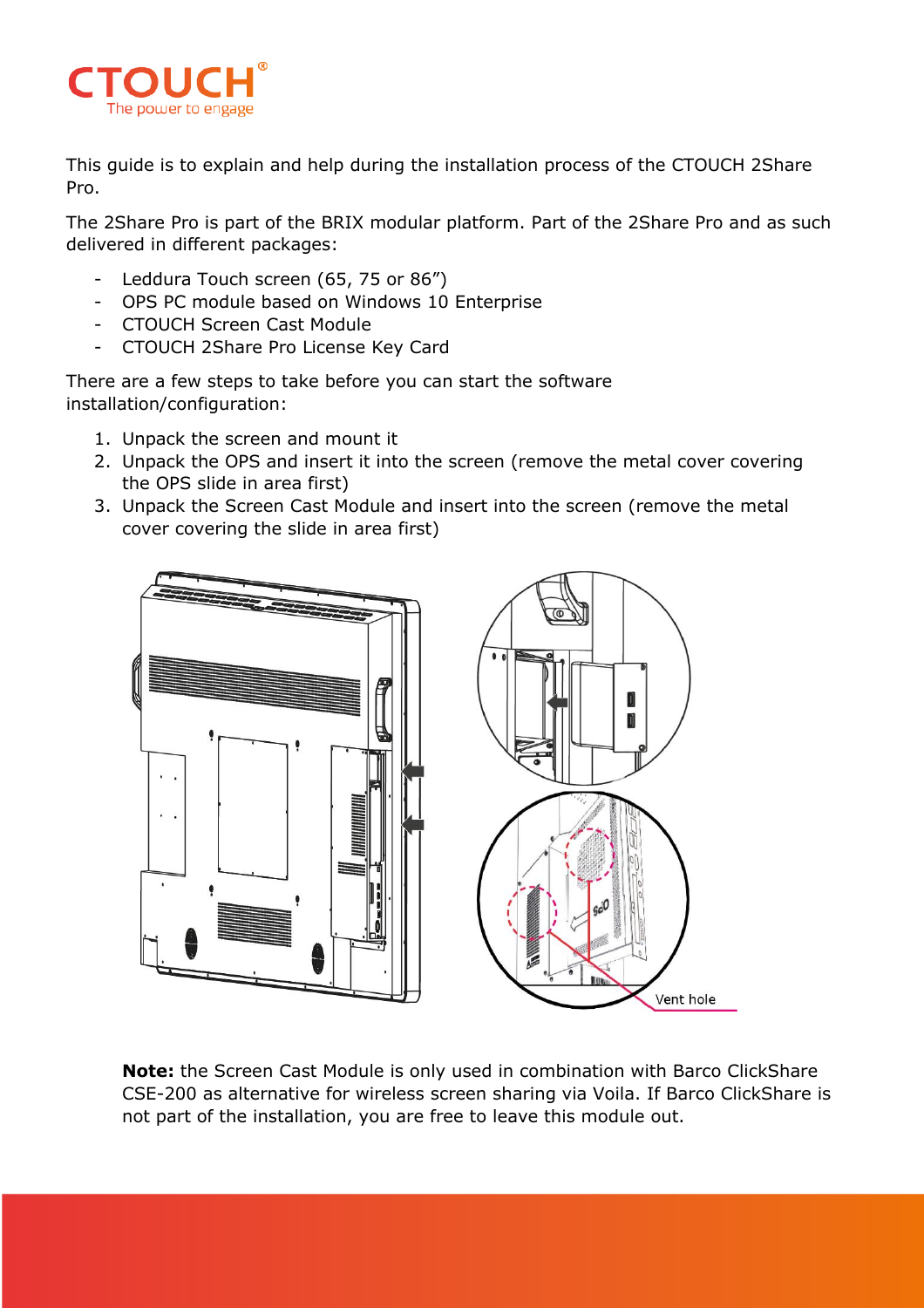

- 4. Connect the LAN cable to the bottom LAN connector of the screen to supply internet to the screen
- 5. Connect the power to the screen and power it on
- 6. Follow the screen wizard and select country, language etc
- 7. If not already on the right source, make sure to switch to the source where the OPS is visible (below picture will be visible):



8. Start the "Get Started" application via the shortcut on the desktop.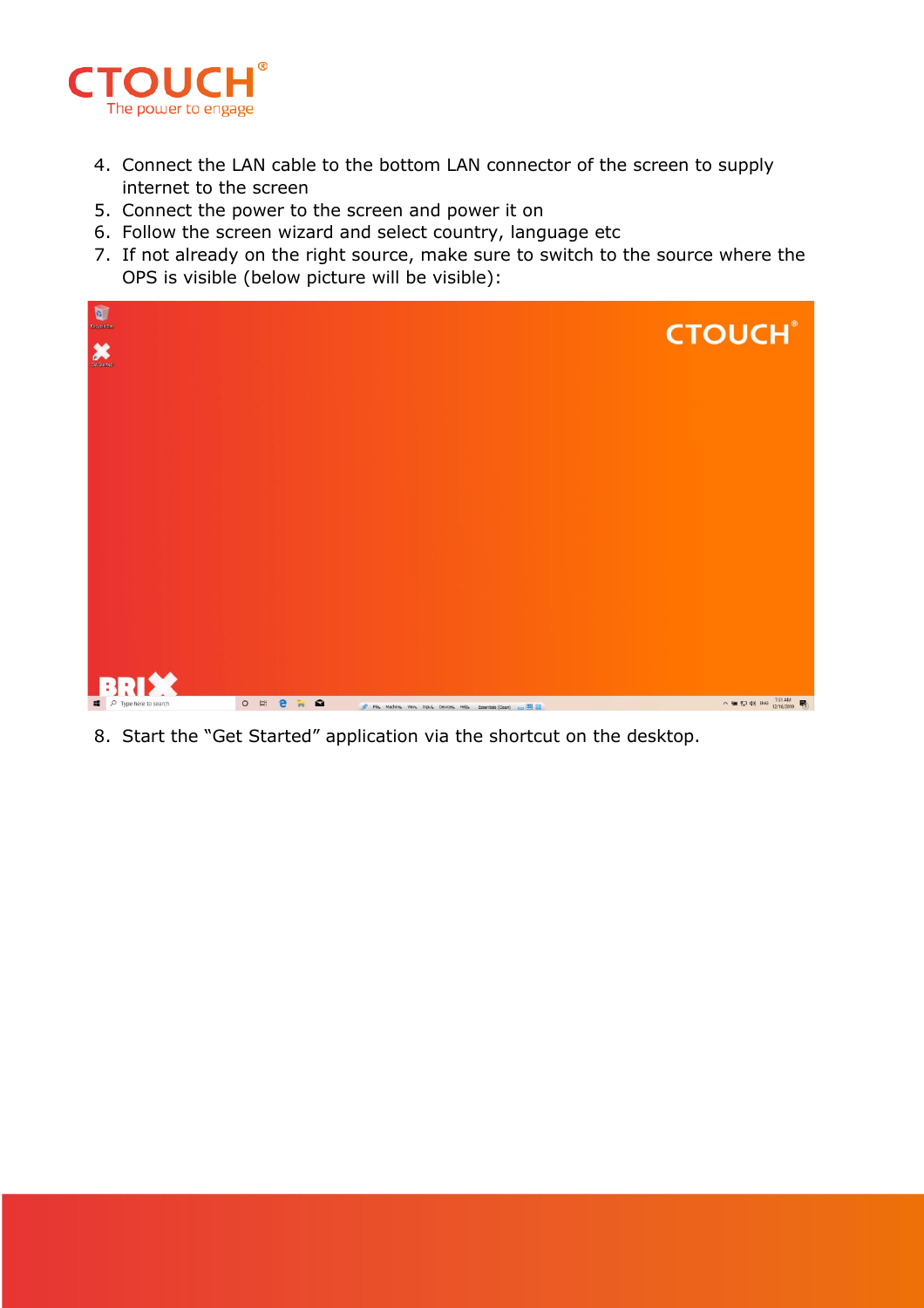

9. The installer will download the latest version of the CTOUCH installer and automatically start the installer.



10. Enter the license key as stated on the License key card and press "Let's start".



|                                               | <b>CTOUCH®</b> |  |  |  |  |  |
|-----------------------------------------------|----------------|--|--|--|--|--|
| Please enter your license key to get started: |                |  |  |  |  |  |
| YOUR-LICENSE-KEY-HERE                         |                |  |  |  |  |  |
| Let's start                                   |                |  |  |  |  |  |
|                                               |                |  |  |  |  |  |
| <b>BRIX</b>                                   |                |  |  |  |  |  |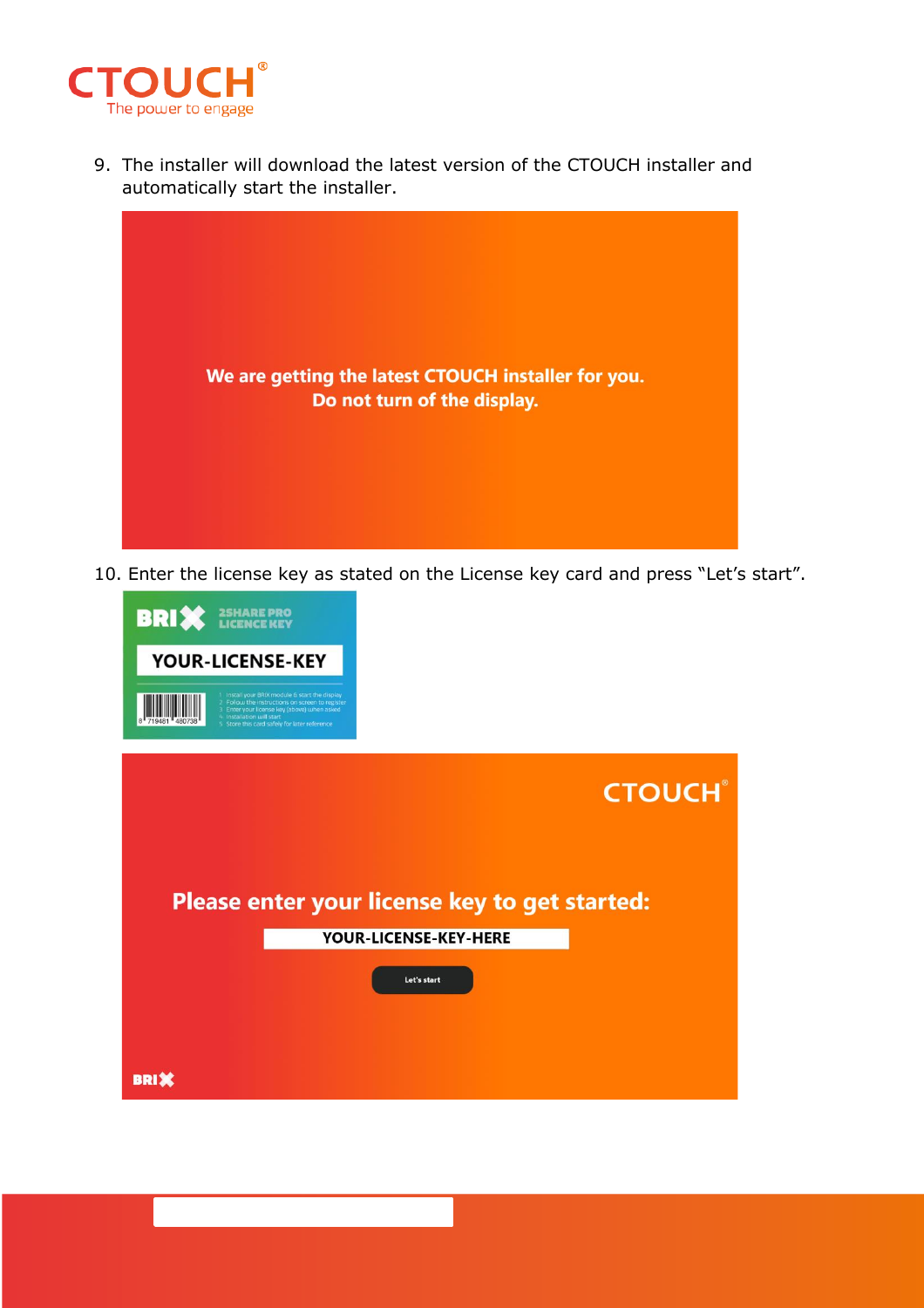

11.Enter the registration information and your choice of communication and enter your 2Share Pro configuration options.

## **Notes:**

- Registration information is mandatory! This needs to be done once for every 2Share Pro installation.
- Configuration information is **ONLY** used during installation (and thus stored locally) and will not be shared/stored with/by CTOUCH!

| <b>Almost there!</b>                                                                                                                                                                                                                                                                                                                                                                                        |                      | <b>CTOUCH®</b>    |                                         |                                               |     |
|-------------------------------------------------------------------------------------------------------------------------------------------------------------------------------------------------------------------------------------------------------------------------------------------------------------------------------------------------------------------------------------------------------------|----------------------|-------------------|-----------------------------------------|-----------------------------------------------|-----|
| To register your device:                                                                                                                                                                                                                                                                                                                                                                                    |                      |                   | <b>To config your 2Share PRO</b>        |                                               |     |
| The serial of your display:                                                                                                                                                                                                                                                                                                                                                                                 | <b>Company name:</b> | <b>Job title:</b> | <b>Exchange mail:</b>                   | <b>Corporate wifi SSID:</b>                   |     |
|                                                                                                                                                                                                                                                                                                                                                                                                             |                      |                   |                                         | Your-wifi-SSID                                |     |
| The serial of your BRIX module:                                                                                                                                                                                                                                                                                                                                                                             | <b>Country:</b>      | <b>MR/MS:</b>     | <b>Exchange password:</b>               | <b>Guest wifi SSID:</b>                       |     |
|                                                                                                                                                                                                                                                                                                                                                                                                             |                      |                   |                                         | Your-guest-wifi-here                          |     |
| In what branche is the screen used:                                                                                                                                                                                                                                                                                                                                                                         | <b>First name:</b>   | Last name:        | <b>Tenant (usually your domain.com)</b> | <b>Guest wifi password:</b>                   |     |
| <b>•</b> Education<br><sup>o</sup> Business                                                                                                                                                                                                                                                                                                                                                                 |                      |                   |                                         | Your-guest-wifi-pass-here                     |     |
| Where did you buy your CTOUCH:                                                                                                                                                                                                                                                                                                                                                                              | <b>Phone:</b>        |                   |                                         | Note: The wireless SSID can't contain spaces. |     |
| <b>Address:</b>                                                                                                                                                                                                                                                                                                                                                                                             |                      |                   |                                         |                                               |     |
|                                                                                                                                                                                                                                                                                                                                                                                                             |                      |                   |                                         |                                               |     |
|                                                                                                                                                                                                                                                                                                                                                                                                             | Zipcode:             | City:             |                                         |                                               |     |
|                                                                                                                                                                                                                                                                                                                                                                                                             |                      |                   |                                         |                                               |     |
|                                                                                                                                                                                                                                                                                                                                                                                                             | <b>Mail:</b>         |                   |                                         |                                               |     |
|                                                                                                                                                                                                                                                                                                                                                                                                             |                      |                   |                                         |                                               |     |
| Besides the additional warranty, I would like to receive:<br><sup>o</sup> Security and performance updates via Firmware releases (recommended). I also want to receive Product training offers and News updates<br>• Security and performance updates via Firmware releases only<br>. No updates. We cannot quarantee the proper working of your CTOUCH product in the future if updates are not installed. |                      |                   |                                         |                                               |     |
| <b>BRI3</b>                                                                                                                                                                                                                                                                                                                                                                                                 |                      |                   |                                         |                                               | Go! |

## **Configuration Options:**

• Exchange mail:

Fill in the created O365 room account (meeting room@mydomain.com) for the room where the device is installed. Since this the 2Share Pro software is not natively developed by Microsoft, a onetime consent is needed to be able to retrieve the Exchange information for this account and to be able to share the annotations via the email account via this room account. Consent should be executed by the IT administrator via this link:

[https://login.microsoftonline.com/common/adminconsent?client\\_id=e10e51fc-](https://login.microsoftonline.com/common/adminconsent?client_id=e10e51fc-56d7-49d1-ad31-96ec3940a4b5&state=12345&redirect_uri=https://www.kickle.com)[56d7-49d1-ad31-](https://login.microsoftonline.com/common/adminconsent?client_id=e10e51fc-56d7-49d1-ad31-96ec3940a4b5&state=12345&redirect_uri=https://www.kickle.com) [96ec3940a4b5&state=12345&redirect\\_uri=https://www.kickle.com](https://login.microsoftonline.com/common/adminconsent?client_id=e10e51fc-56d7-49d1-ad31-96ec3940a4b5&state=12345&redirect_uri=https://www.kickle.com)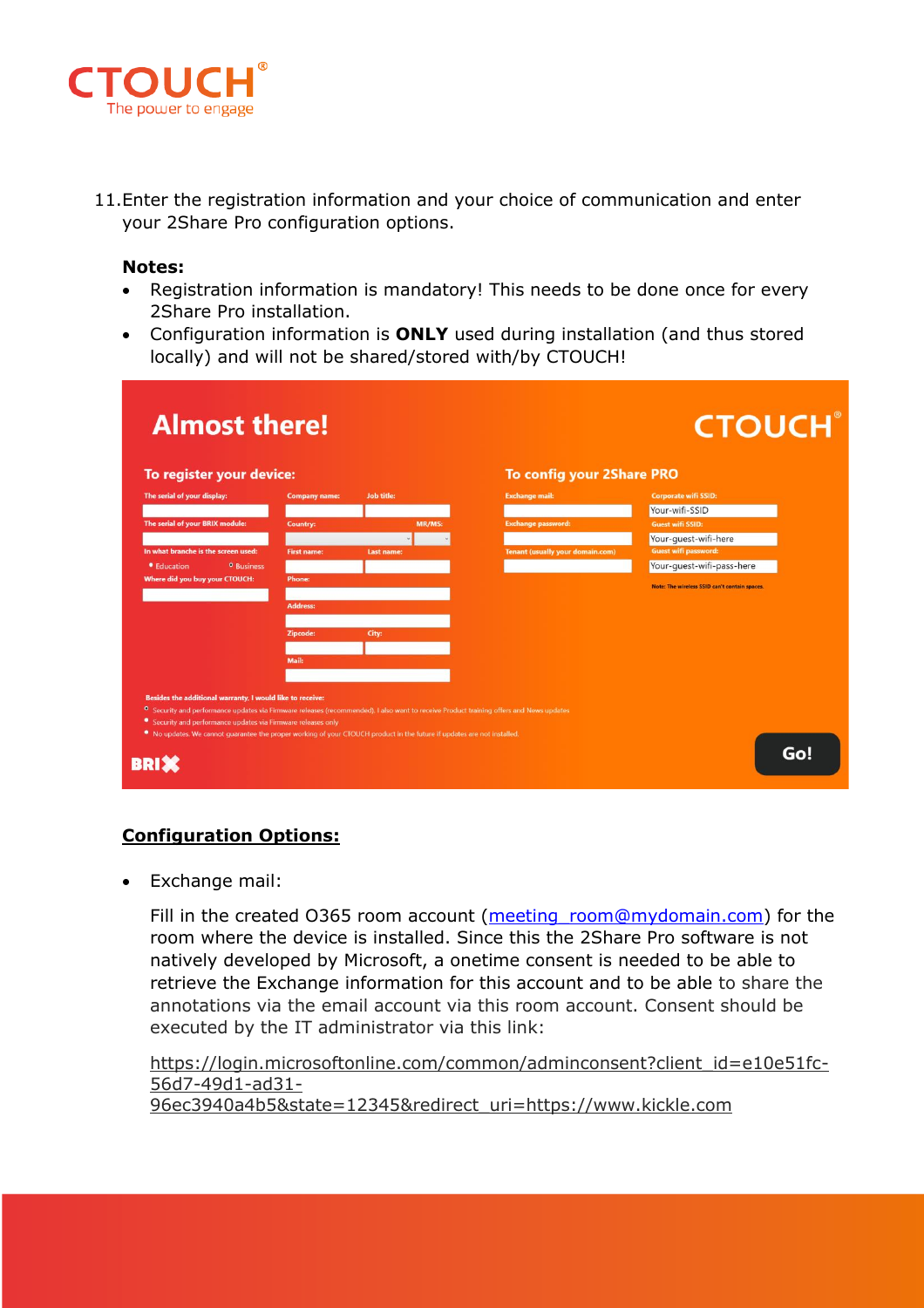

- Exchange password: Password belonging to the Microsoft Exchange Room account. Password will be encrypted stored within Windows
- Tennant: This is the domain name from the O365 account as used (e.g. mydomain.com)
- Corporate WiFi SSID: Fill in the SSID name from the corporate network. This information is only used to show during the connection tutorial of Voila (as help for the end-user). It has no effect on network connections or whatsoever.
- Guest WiFi SSID:

Fill in the SSID name from the guest network. This information is only used to show during the connection tutorial of Voila (as help for the end-user). It has no effect on network connections or whatsoever.

• Guest WiFi password:

Fill in the password from the guest network. This information is only used to show during the connection tutorial of Voila (as help for the end-user). It has no effect on network connections or whatsoever.

12. After pressing 'Go!', the display will download the latest software for the best user experience and will reboot after installation and configuration is ready (please be patient as it will take a few minutes and do not abort!).

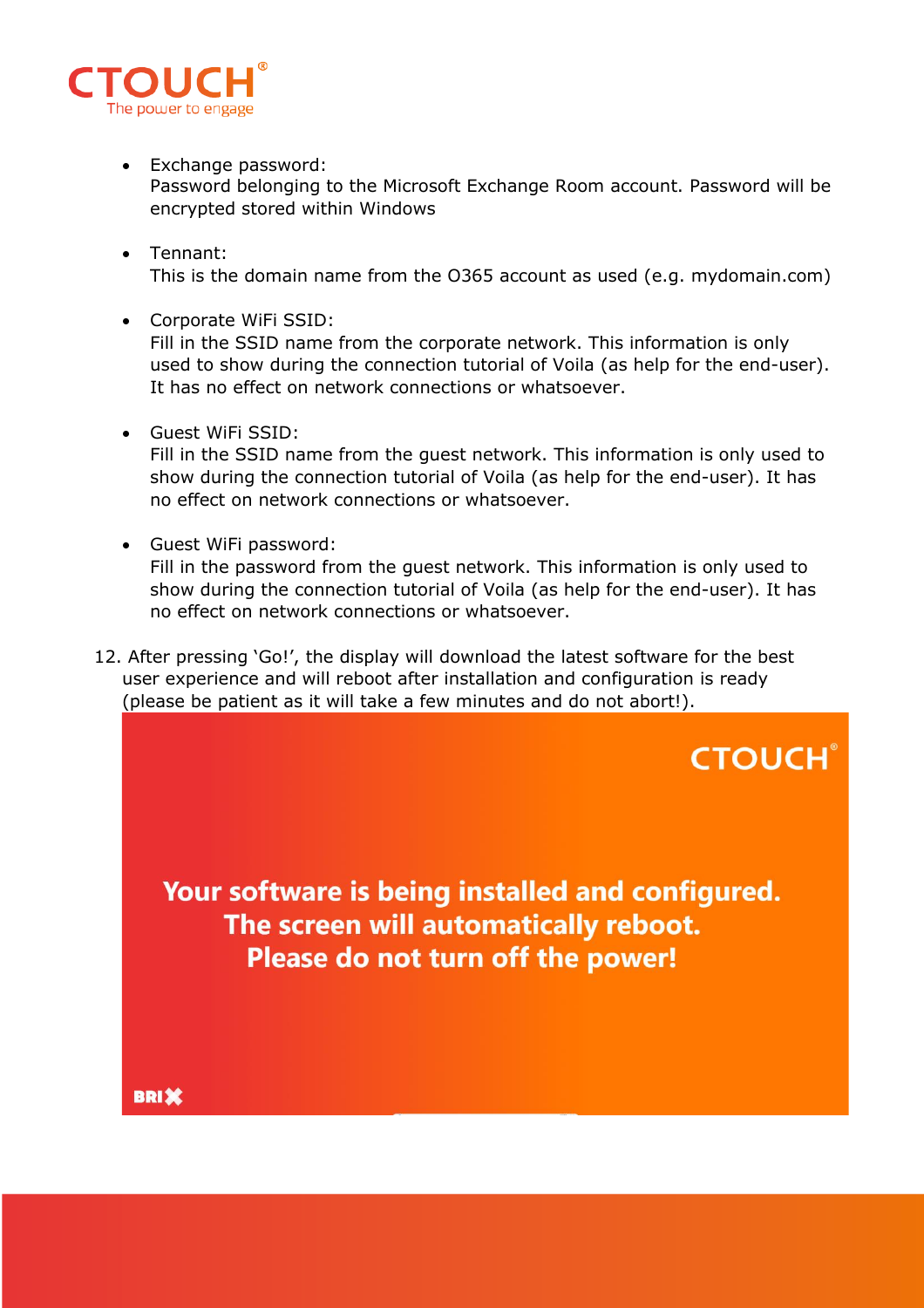

13. That's it. You are up to date and ready to go!



Example home screen with upcoming meetings:

The next meeting will start in five<br>minutes. All good things must<br>come to an end.

 $\blacksquare$ 

 $\bullet$ 

 $\begin{array}{c} \bullet \\ \bullet \end{array}$